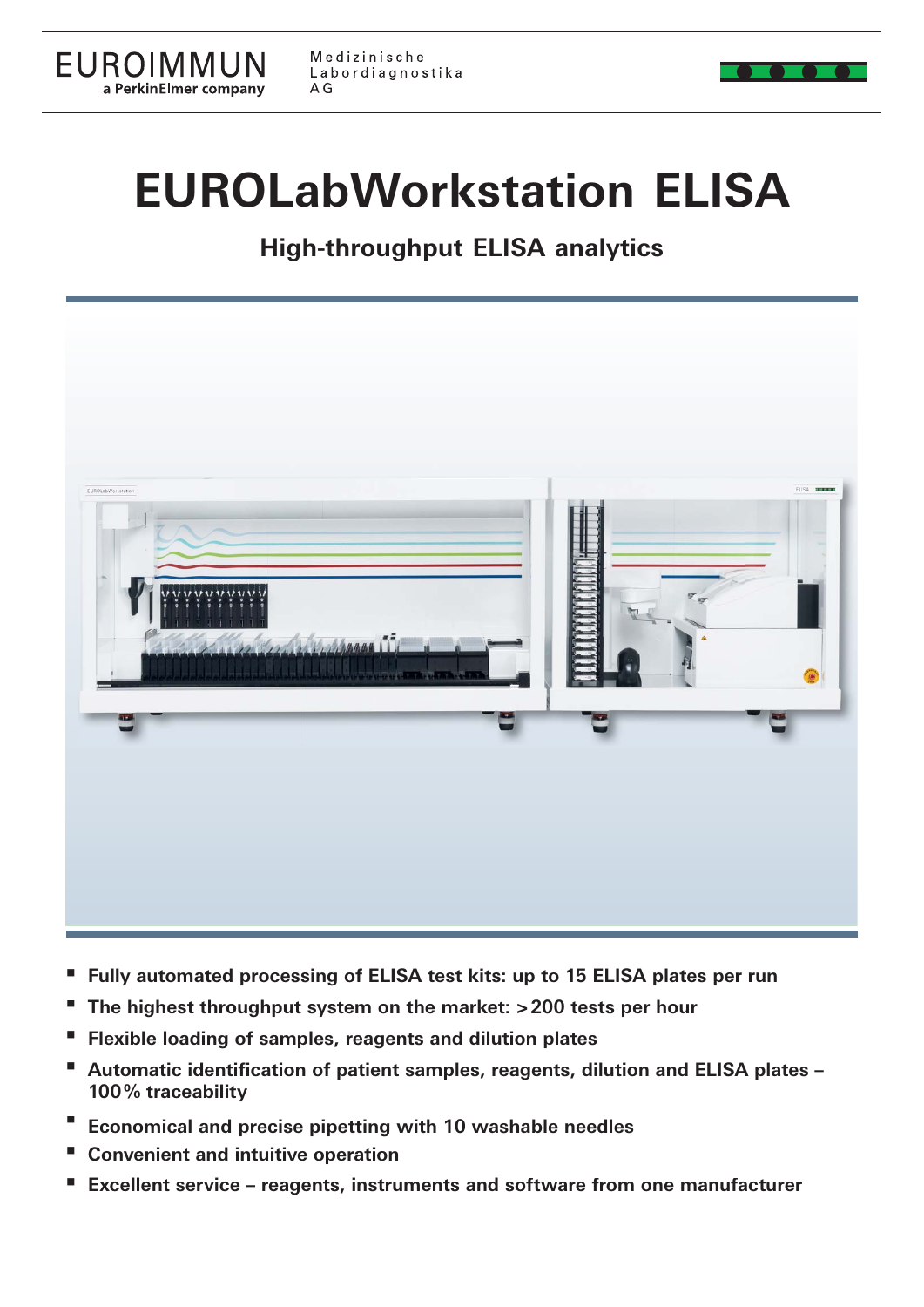

#### **Workflow optimisation**

- Open system for the processing of ELISA kits from different manufacturers, even combined in one run
- Spatial separation of liquid handling and ELISA plate processing enables parallel workflows
- Maximum process efficiency through intelligent multineedle system and correspondingly adjusted labware
- Ready-for-use barcoded reagents



#### **Precise and efficient pipetting**

- 10 coated stainless steel needles and precision pumps for optimum pipetting accuracy
- Optimisation of process efficiency through economic travel ways
- $\blacksquare$  Pipetting without carryover through efficient needle washing
- Secure pipetting procedure owing to level and clot detection
- **Multishot function for the dispensing of samples and** reagents



#### **Flexible system configuration**

- Loading of patient samples in all conventional primary tubes or in 96-well plates according to ANSI SLAS 1-2004 (R2010)
- $\blacksquare$  45 tracks for the flexible loading with sample and reagent racks as well as accessories
- Up to 8 heatable incubators
- Up to 4 shakeable, heatable incubators
- $\blacksquare$  2 ELISA wash units with up to 6 different wash buffers

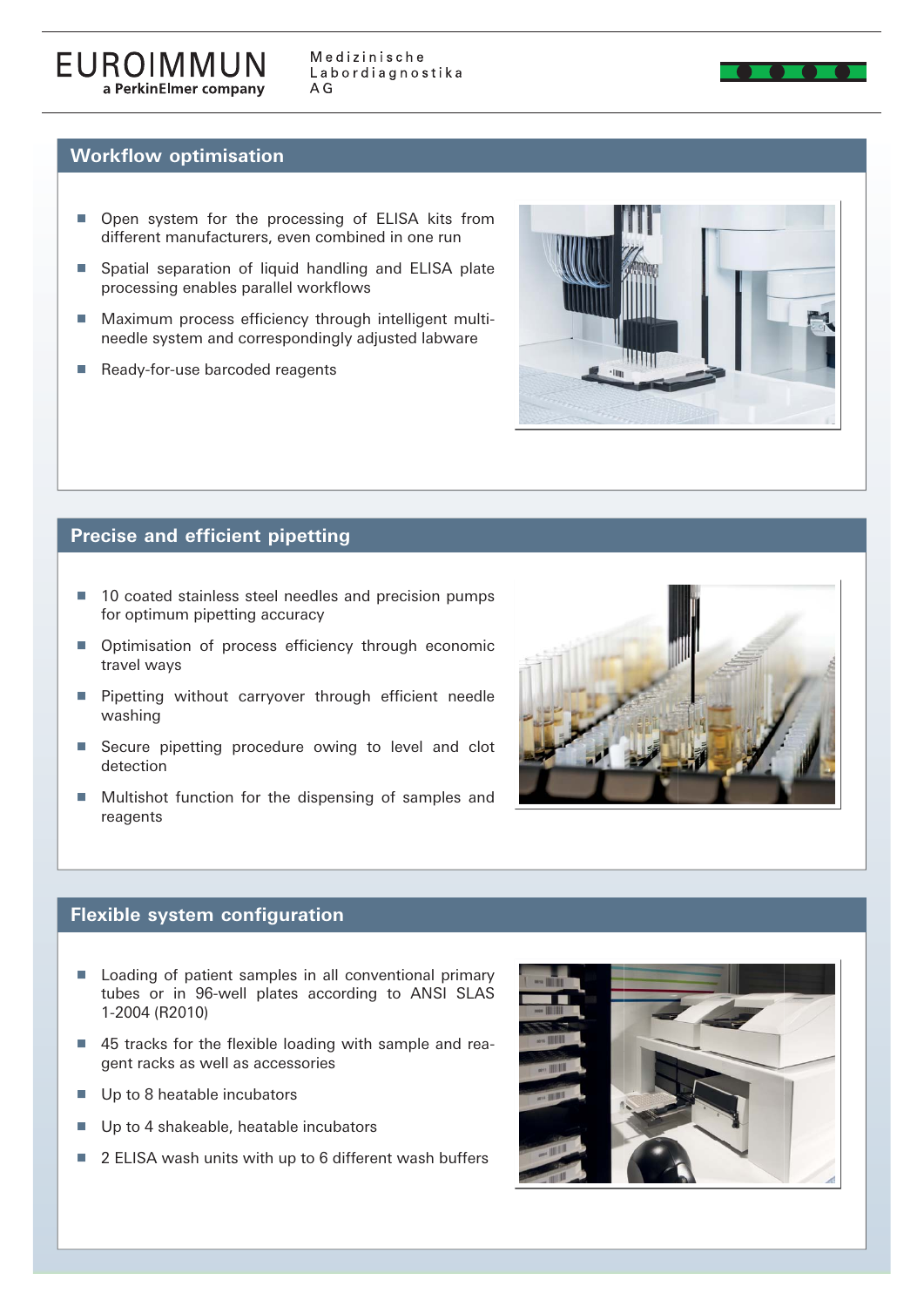

#### **Convenient operation**

- Touch-screen PC with intuitive graphic user interface
- $\blacksquare$  Easy starting of user-specific worklists
- ID-based memory function enables flexible and complete use of dilution plate cavities
- Software-supported maintenance with minimum time expenditure
- Visual examination of incubated ELISA plates without interruption of running processes



#### **Overview of the process status**

- Convenient system overview with detailed status information on run times, resources and ELISA plates
- $\blacksquare$  Clear display of the current run's time flow
- $\blacksquare$  Exact time information for pending actions for improved planning efficiency



## **Process safety from A-Z**

- $\blacksquare$  Software access with different user accounts and rights
- Transparent traceability of all data entries and changes
- Gapless allocation of test results to the samples and reagents used
- Complete data acquisition by means of integrated bar code scanner for samples, reagents, dilution plates and ELISA plates